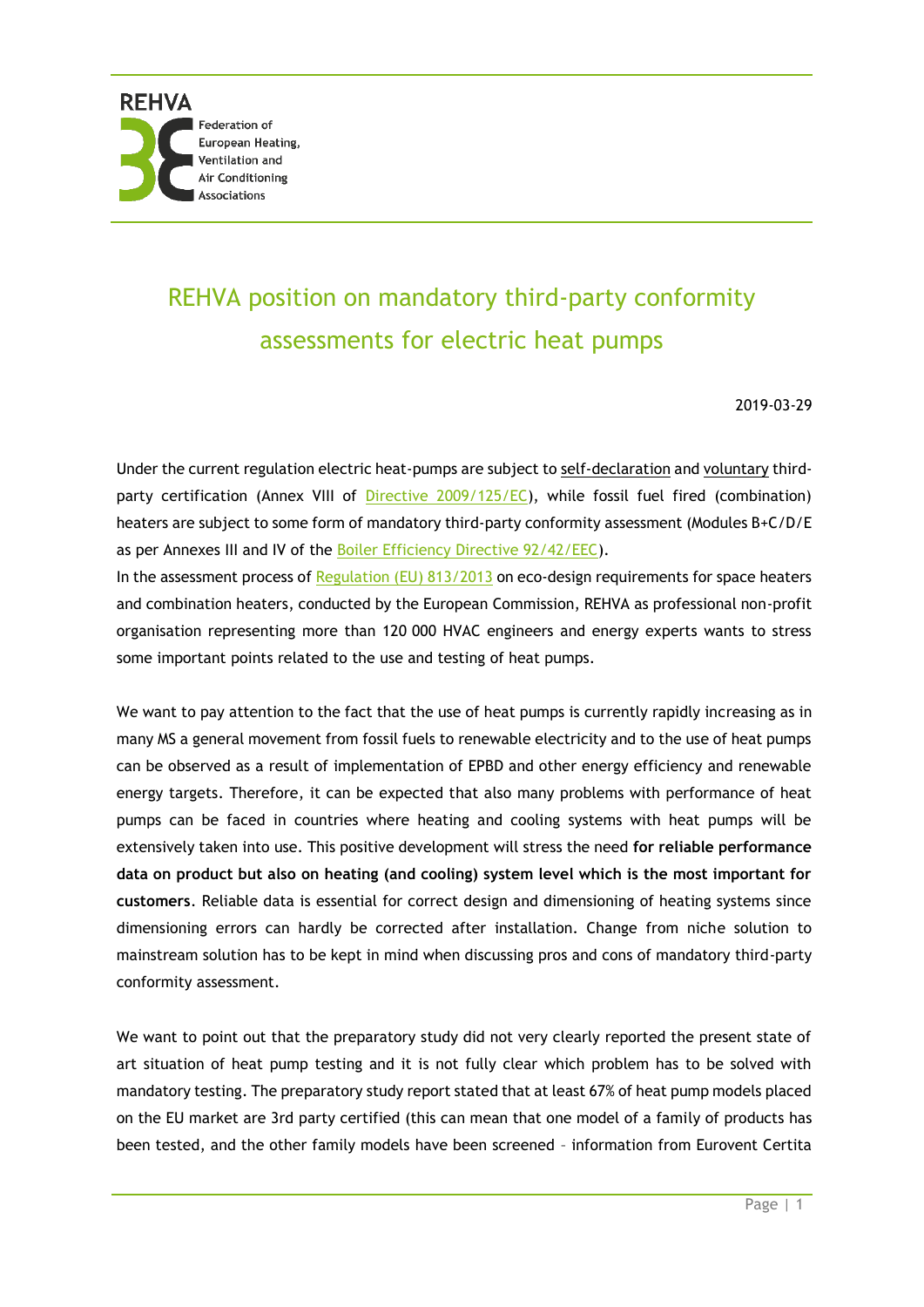Certification). Latest estimates by ECC show that even some 80% of the products placed on the European market benefit from ISO 17065 voluntary certification by third party accredited laboratories. Such a high level of compliance of heat pumps has been supported by national subsidies/tax relief schemes requiring 3rd party certification. Therefore, it is likely that about 20% of the products represent a problem of possible non-reliable self-declared product data which has been often suspected in the case of low-cost equipment with equal performance data compared to more expensive models. Up to 80% of current products with reliable data can be seen as good achievement, but even a small minority of products with not reliable performance data may disturb rapidly developing markets and remains a serious problem which evidently needs actions in order to be solved in future.

From the customer position, the performance of installed system in operation is the most critical. It is likely that informed customers still feel to be slightly cheated by official eco-design data, because the current methodology does not include for instance circulation pumps and evaporator fans, and thus reports better performance than installed systems in reality. From that perspective, the thirdparty conformity assessment is not the bottleneck in the market, however the optimistic product data would amplify the problem. It would important to continue to develop the standards and regulation so that the testing will happen with realistic duty points and seasonal performances reported correspond to real performance of heating and cooling systems.

Regarding the mandatory third-party conformity assessment, there are pros and cons which are important to keep in mind in the regulation development process. In principle, mandatory thirdparty conformity assessment should eliminate the problem of self-declared non-reliable performance data. However, if mandatory third-party conformity assessment would be enabled as **witness testing (i.e. supervised tests in manufacturers' own labs), this does not guarantee the same level of impartiality as testing in an independent and accredited laboratory**. Therefore, to be meaningful, the mandatory third-party conformity assessment should be based on independent and accredited laboratories, that would lead to cost and capacity issues. It could be argued that voluntary certification can respond faster to technological and economic developments in closing loopholes than mandatory schemes. As a matter of fact, the heating, cooling and ventilation sector is highly competitive and dynamic; it is capable of bringing about rapid technological evolutions and it is able to respond quickly to market needs, therefore the testing activities are not static and need always to be under development process. While ISO 17065 imposes clear requirements upon accredited certification bodies ensuring impartiality and reliability, the same is not necessarily true for the concept of notified bodies conducting conformity assessments. As a matter of fact, requirements to become a notified body vary across countries even within the EU.

Previous arguments show that voluntary certification has produced added value to the HVAC market by providing transparency and thus laying the foundations for fair competition and informed customer choice. Therefore, **the movement towards mandatory third-party conformity**